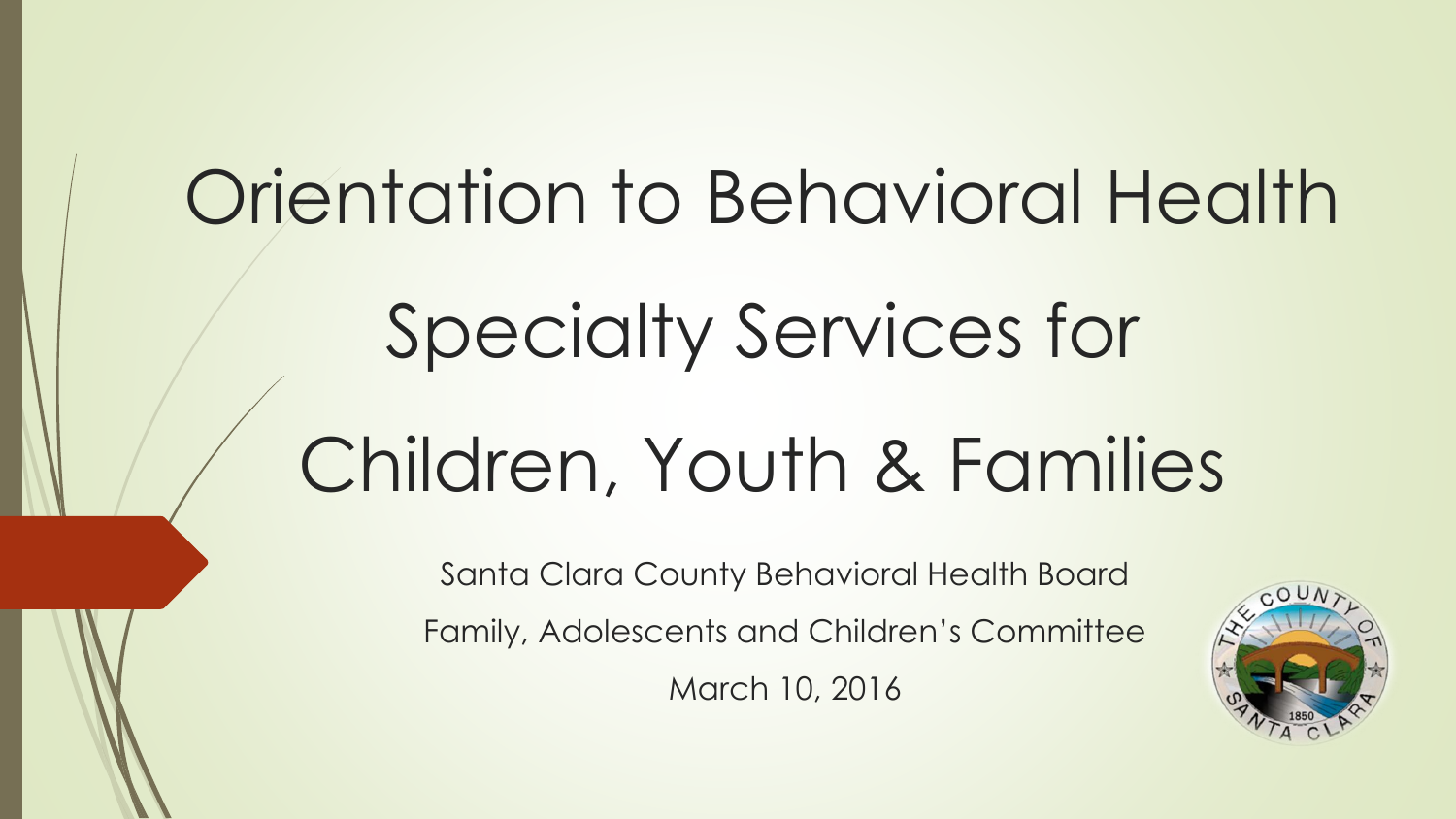

## History and Timeline

#### **2012 -2013** Level of

Care Work Group

### **2011**

Family & Children's Mental Health Gap Analysis

**2012**  Integration of Mental Health **Department** and **Department** of Alcohol and Drug Services begins

#### **2013**  Integrated services planning process for Family & Children's Services and Youth System of Care **Divisions** begins

#### **2014**

Behavioral **Health** releases Family & Children's **Outpatient Services** Request for Proposal (RFP)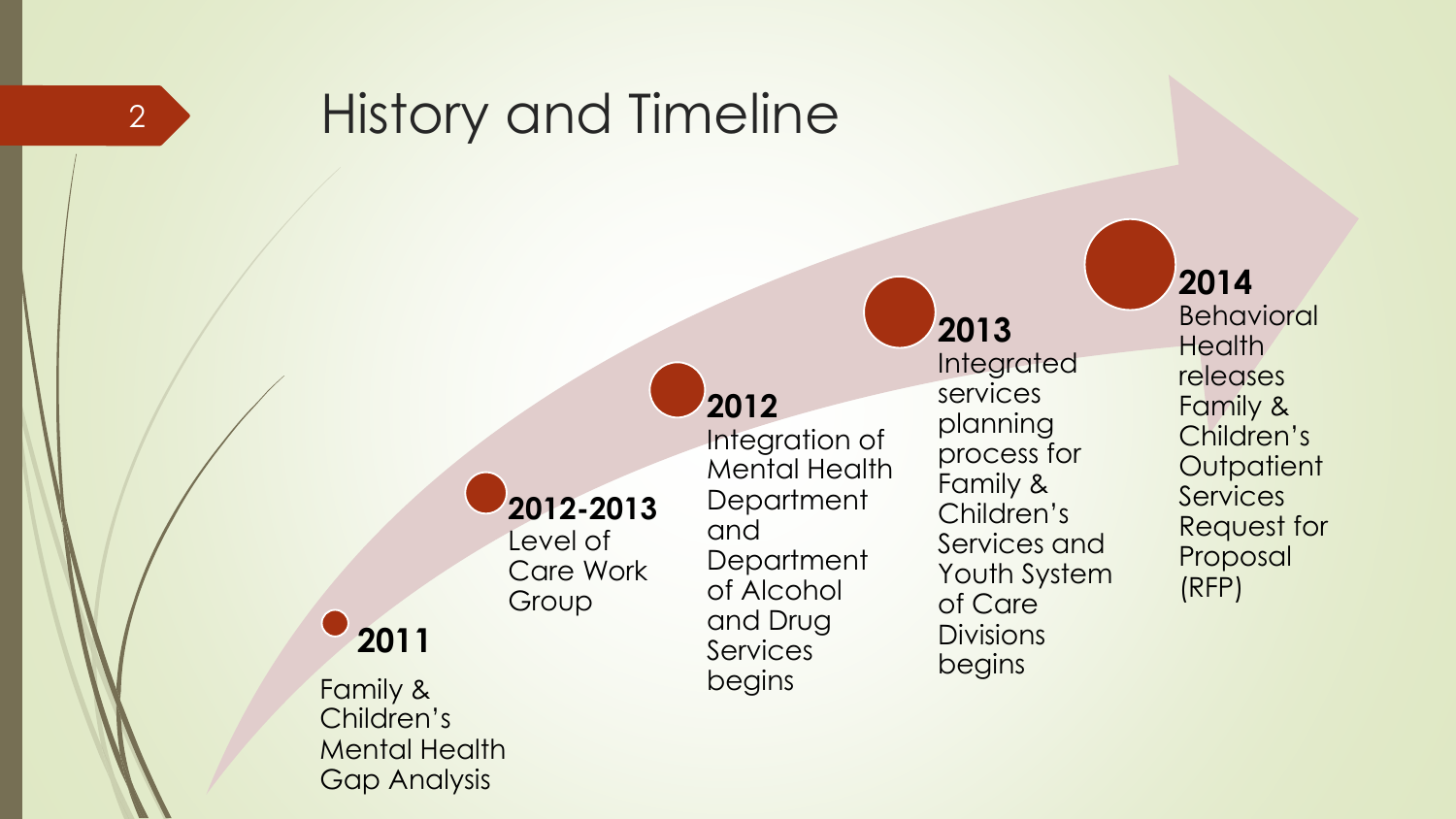# Continuum of Care – Developmental Perspective

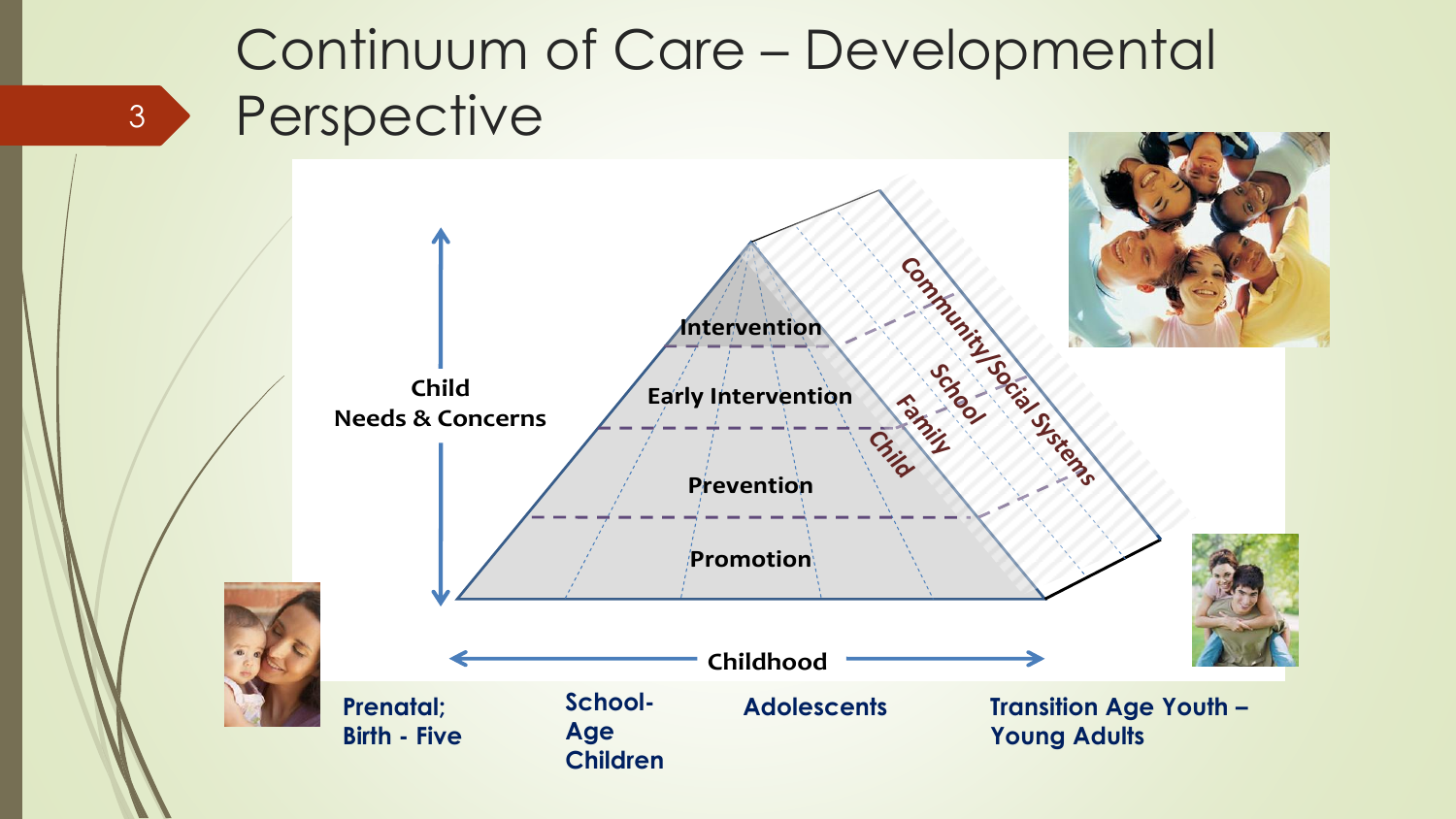## 4 Four Quadrant Framework

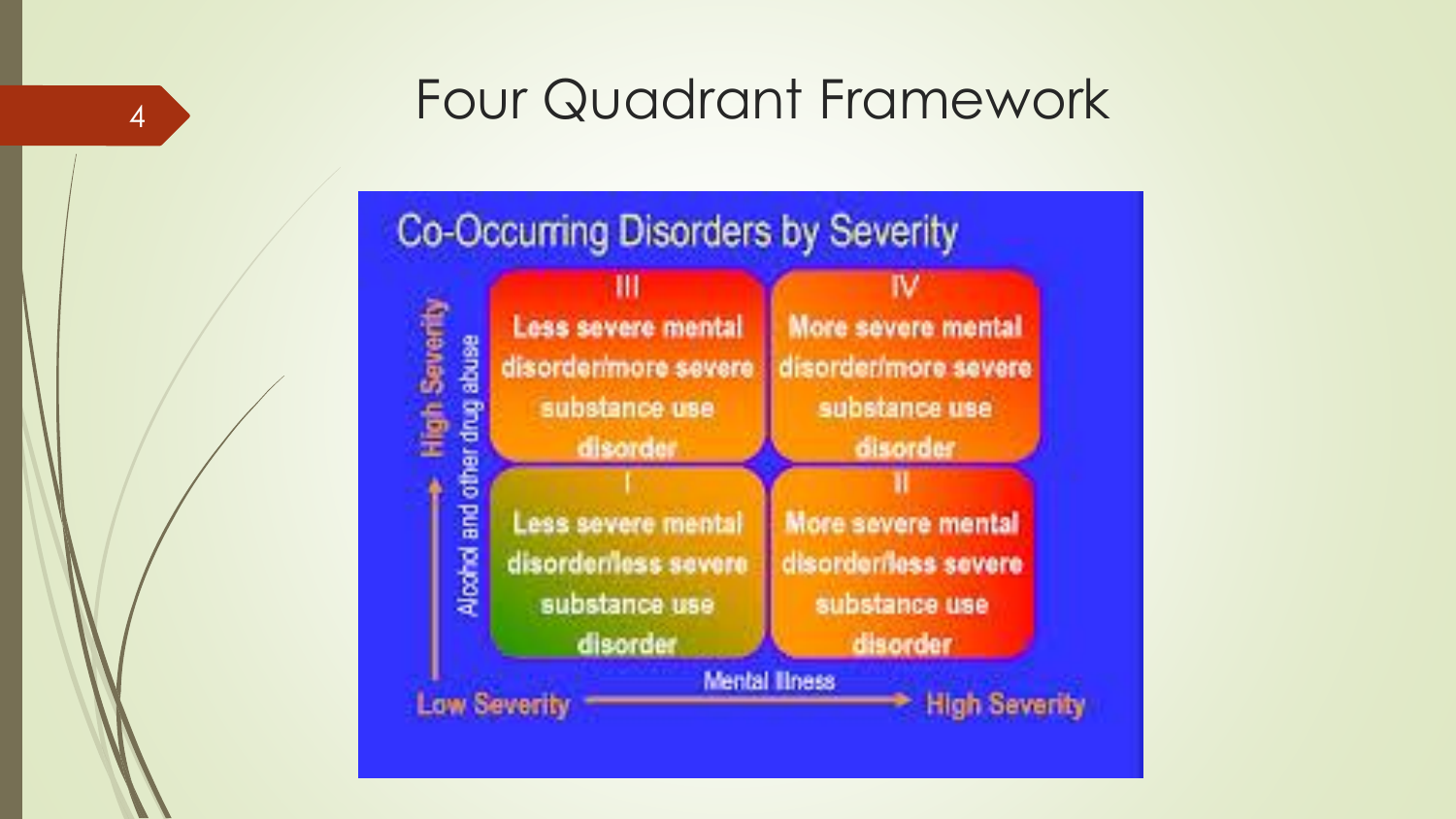## Expanding the 4 Quadrant Framework

**Service Type I Mental Health Only** No Substance Use **Service Type II Substance Use Only** No Mental Health **Service Type III** Low Mental Health Low Substance Use **Service Type VI** High Mental Health High Substance Use **Service Type V** High Substance Use Low Mental Health **Service Type IV** High Mental Health Low Substance Use Mental Health and Residential services Integrated Treatment **Services** Integrated Treatment or Substance Use Services

Substance Use Services

Provide parallel

Substance Use

Outpatient or

Outpatient, Intensive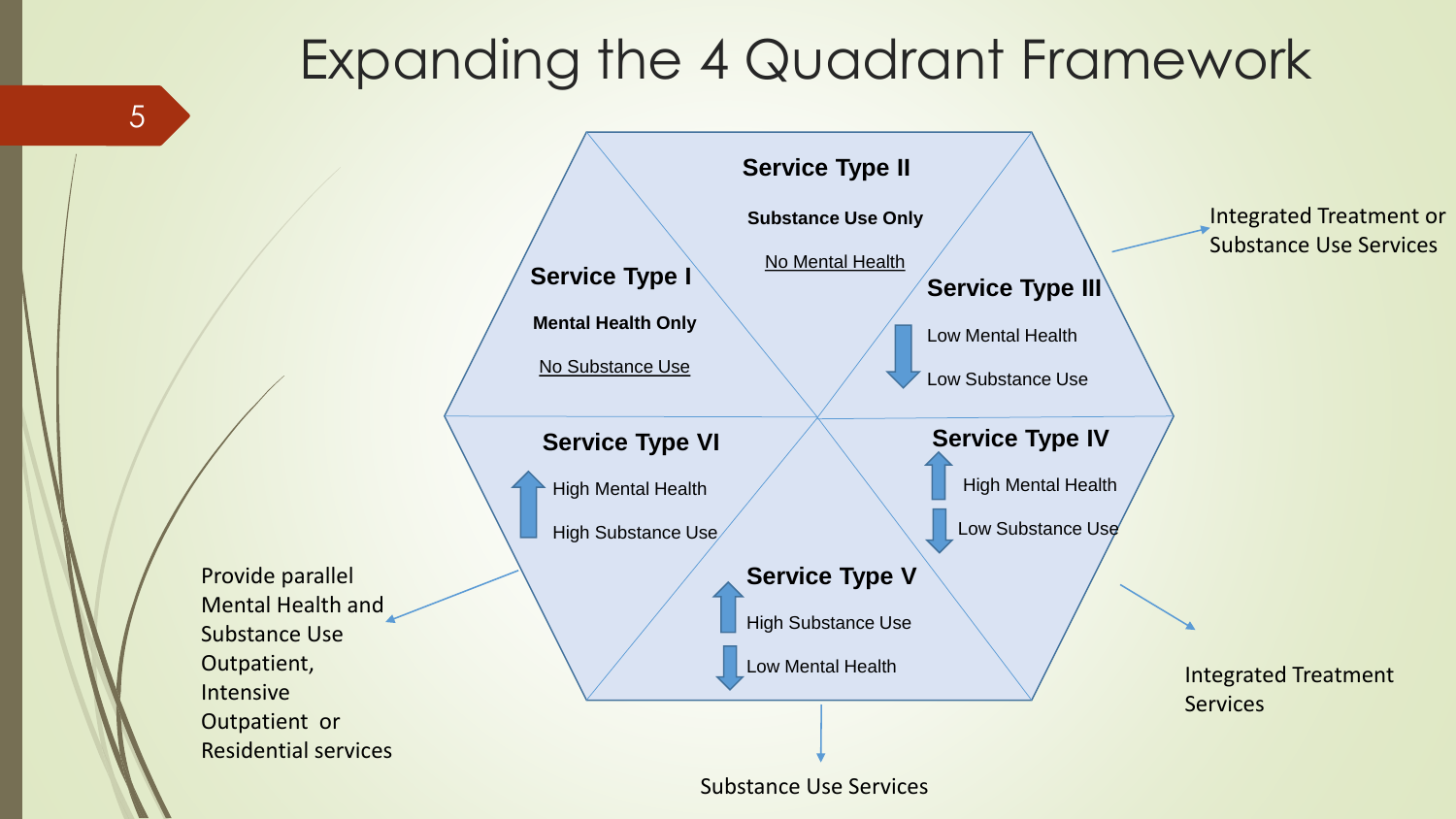# Continuum of Care



\***Call Center does not refer to these programs**

 $COUN$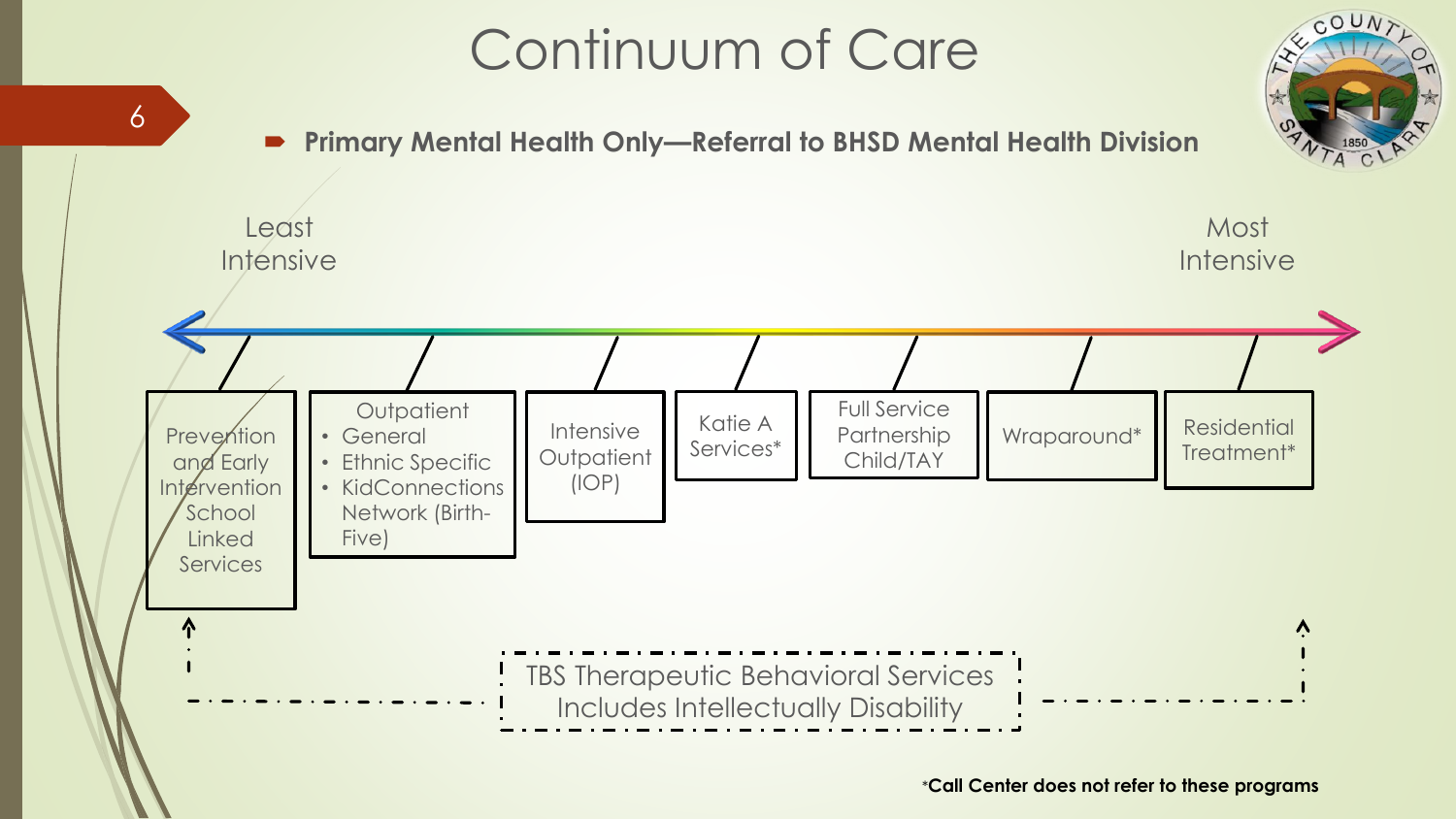# Continuum of Care

7



#### **Substance Use Disorder Only—Referral to BHSD Substance Use Division**

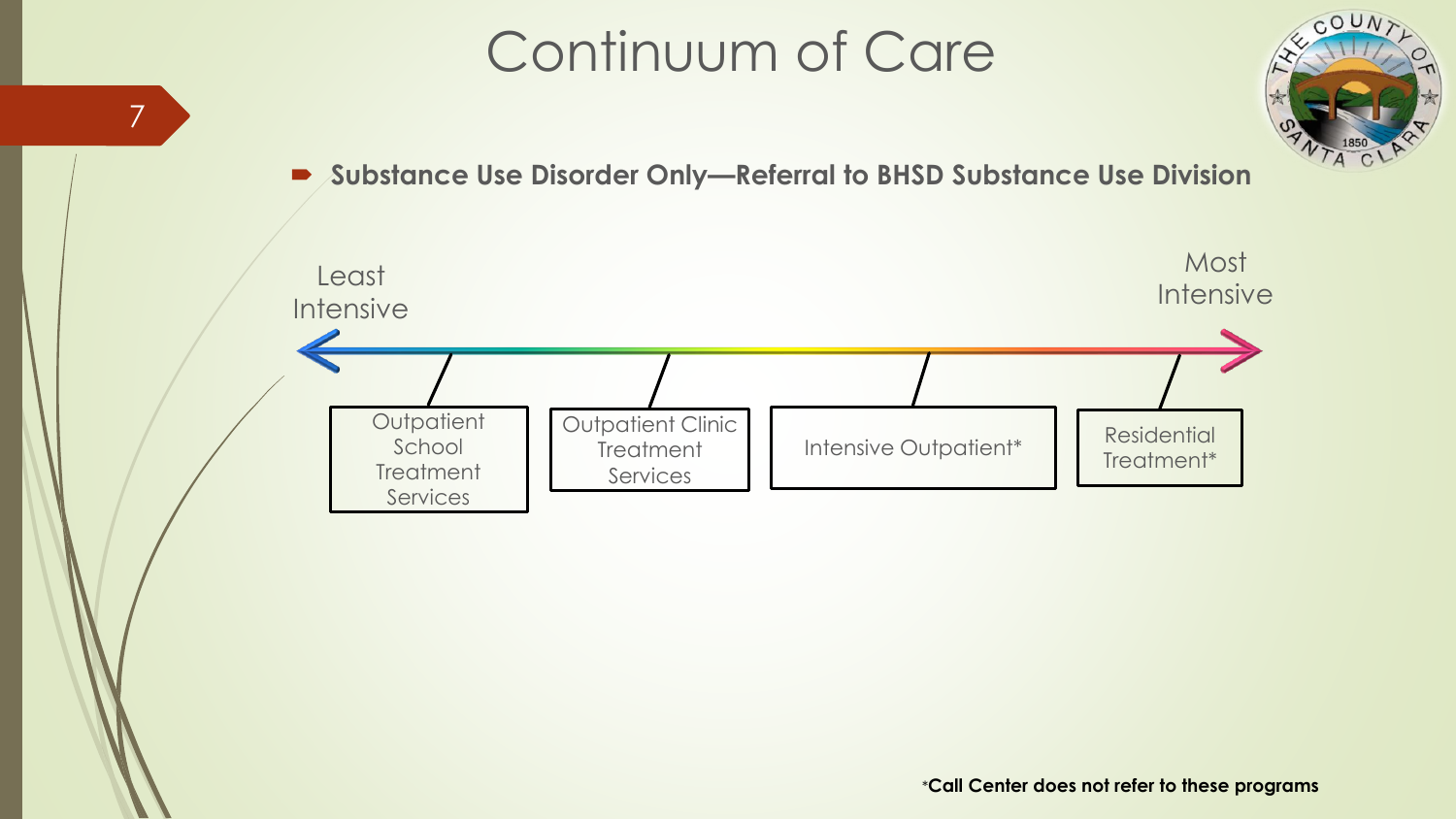# Continuum of Care – Integrated Treatment

8



 **High Severity Substance Use Disorder & Low Mental Health Services-Referral to BHSD DADS Youth System of Care or BHSD Mental Health (Co-Occurring High Mental Health and Low Substance Use Disorder)**

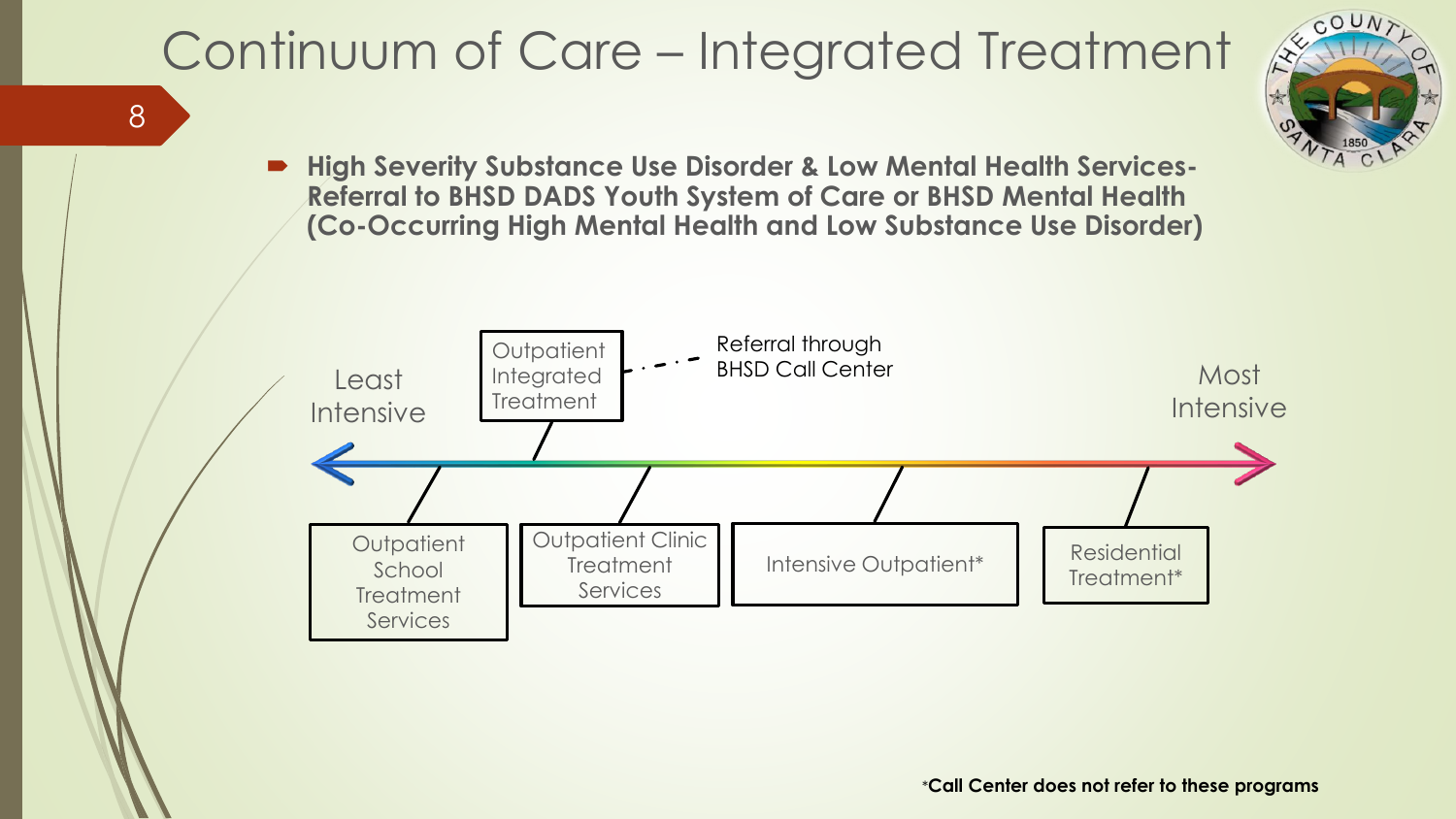| <b>Family &amp; Children's</b><br><b>Outpatient Program</b>                 | <b>Average Dosage and Duration</b>                       | <b>Clients/Year</b><br><b>Expected</b> | <b>Active</b><br><b>Caseload</b><br>(Slots) | <b>Total Budget</b>                        |
|-----------------------------------------------------------------------------|----------------------------------------------------------|----------------------------------------|---------------------------------------------|--------------------------------------------|
| <b>Outpatient Mental</b><br><b>Health Services</b>                          | 4.1 hours per child/month; 8<br>months length of service | 4,114                                  | 2,743                                       | \$20,254,459                               |
| <b>School Linked</b><br><b>Services</b>                                     | 4.1 hours per child/month; 8<br>months length of service | 924                                    | 616                                         | \$5,090,100                                |
| <b>Outpatient Substance</b><br><b>Use Services</b>                          | 4.5 hours per child/month; 6<br>months length of service | 813                                    | 407                                         | \$845,505                                  |
| <b>JPD Aftercare and</b><br><b>Ranch Services</b>                           | 4 hours per child/month; 7.5<br>months length of service | 122 (Ranch)<br>119 (Aftercare)         | 71(Ranch)<br>79 (Aftercare)                 | \$669,355 (Ranch)<br>\$300,000 (Aftercare) |
| <b>Specialty/Ethnic</b><br><b>Specific Services</b>                         | 4.5 hours per child/month; 8<br>months length of service | 251                                    | 167                                         | \$1,414,997                                |
| <b>Outpatient Integrated</b><br><b>Behavioral Health</b><br><b>Services</b> | 4.5 hours per child/month; 8<br>months length of service | 175                                    | 117                                         | \$900,000                                  |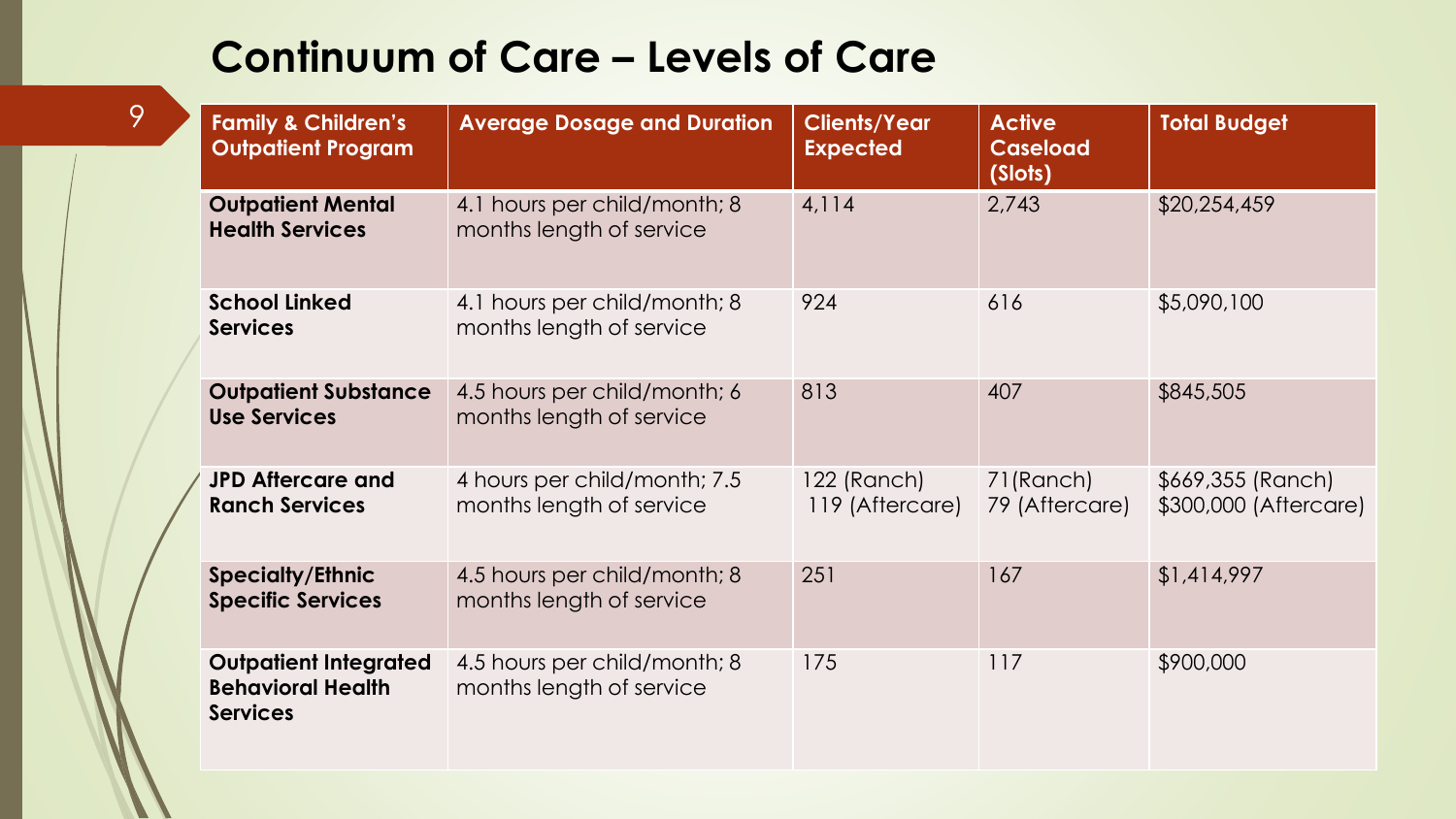| <b>Family &amp; Children's</b><br><b>Outpatient</b><br>Program | <b>Average Dosage and Duration</b>                                                                            | <b>Clients/Year</b><br><b>Expected</b> | <b>Active</b><br><b>Caseload</b><br>(Slots) | <b>Total Budget</b> |
|----------------------------------------------------------------|---------------------------------------------------------------------------------------------------------------|----------------------------------------|---------------------------------------------|---------------------|
| <b>FIRST 5/Birth to Five</b><br><b>Services</b>                | Therapeutic Services: 5 hours<br>$\bullet$<br>per child/month; 8 months<br>length of service                  | 935                                    | 636                                         | \$12,173,614        |
|                                                                | Developmental Specialists<br>$\bullet$<br>Services: 5 hours per<br>child/month; 2 months length<br>of service | 1,010                                  | 187                                         |                     |
|                                                                | Home Visitation: 5 hours per<br>$\bullet$<br>child/month; 6 months length<br>of service                       | 436                                    | 218                                         |                     |
|                                                                | <b>Family Court Care Prevention</b><br>Services: up to 4 sessions per<br>child/family                         | 192                                    | 80                                          |                     |
|                                                                | <b>Family Court Care</b><br>$\bullet$<br>Coordination: Linkage and<br>coordinated care for families           | 96                                     | 16                                          |                     |
|                                                                | <b>Parenting Workshops</b>                                                                                    |                                        |                                             |                     |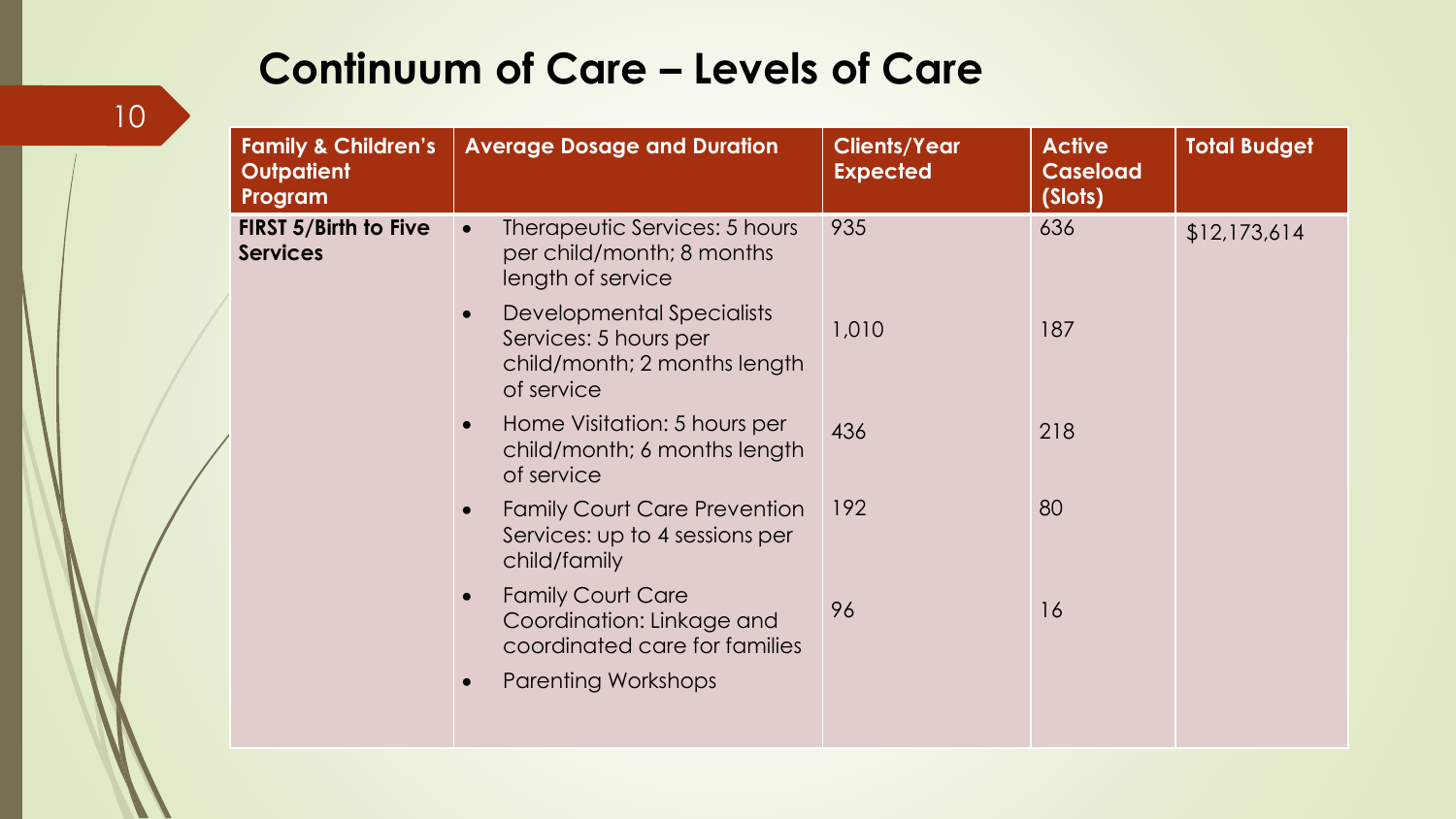| <b>Family &amp; Children's</b><br><b>Outpatient Program</b> | <b>Average Dosage and</b><br><b>Duration</b>                                                                     | <b>Clients/Year</b><br><b>Expected</b> | <b>Active Caseload</b><br>(Slots) | <b>Total Budget</b>                                       |
|-------------------------------------------------------------|------------------------------------------------------------------------------------------------------------------|----------------------------------------|-----------------------------------|-----------------------------------------------------------|
| <b>Intensive Outpatient</b><br><b>Services</b>              | 8 hours per child/month; 9<br>months length of service                                                           | 746                                    | 554                               | \$7,659,571                                               |
| <b>Katie A. Services</b>                                    | 10 hours per child/month;<br>12 months length of service                                                         | 300                                    | 300                               | \$8,673,422                                               |
| <b>Therapeutic</b><br><b>Behavioral Services</b><br>(TBS)   | • Standard: 10 hours per<br>child/month; 6 months<br>length of service                                           | 455                                    | 235                               | \$4,351,063 (Regular)                                     |
|                                                             | • Intellectual/Development<br>al Delay or Disability: 15<br>hours per child/month; 5<br>months length of service | 159                                    | 65                                | \$1,855,714<br>(Intellectual /<br>Developmental<br>Delay) |
| <b>Substance Use</b><br><b>Residential Services</b>         | Active Caseload: 8 youth                                                                                         | 33                                     | 8                                 | \$808,946                                                 |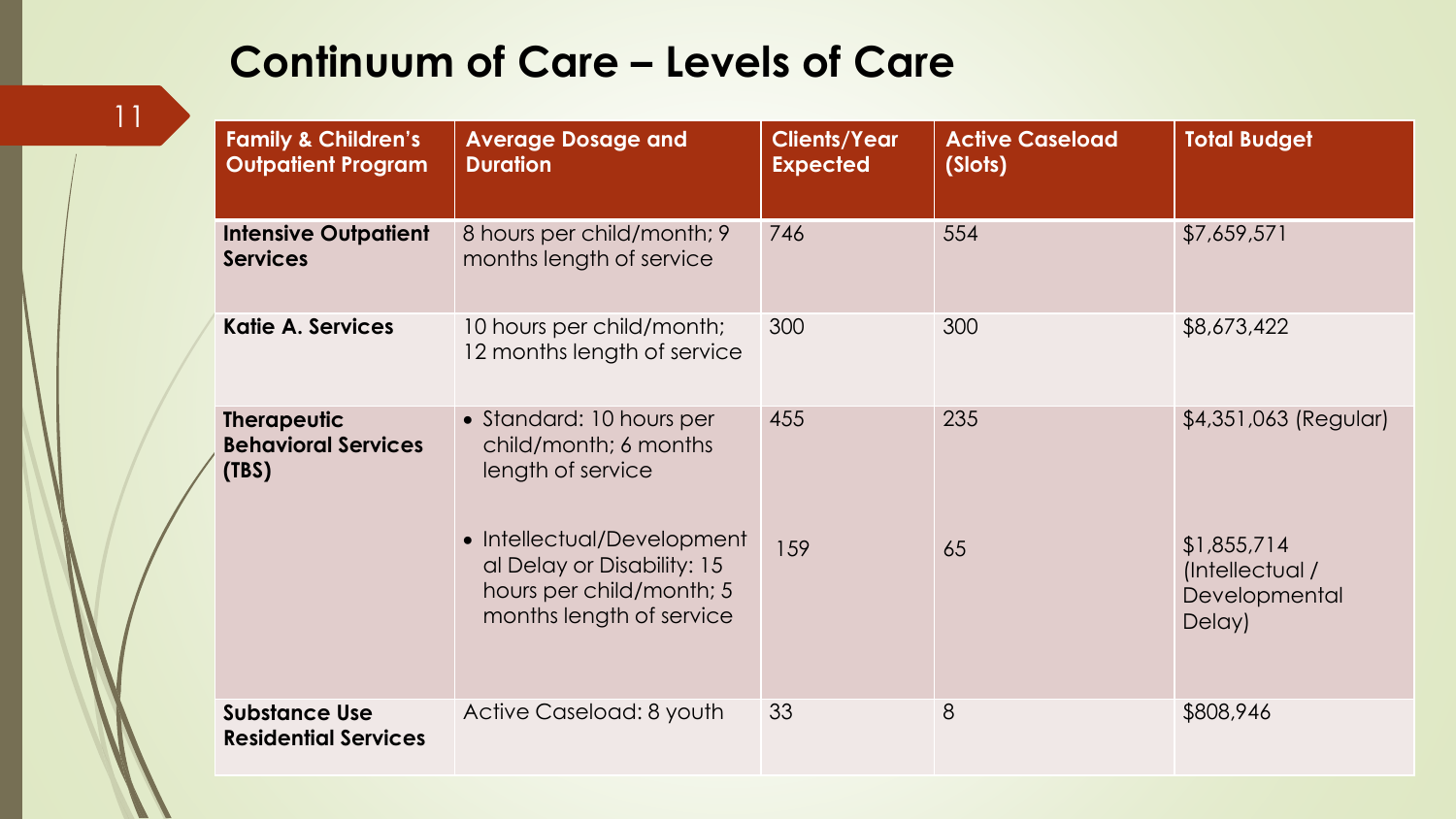| <b>Overall Budget</b>                                      |              |
|------------------------------------------------------------|--------------|
| F&C Services included in BHSD's 2015 Request for Proposals | \$56,323,324 |
| <b>Katie A. Services</b>                                   | \$8,673,422  |
| <b>Total</b>                                               | \$64,996,746 |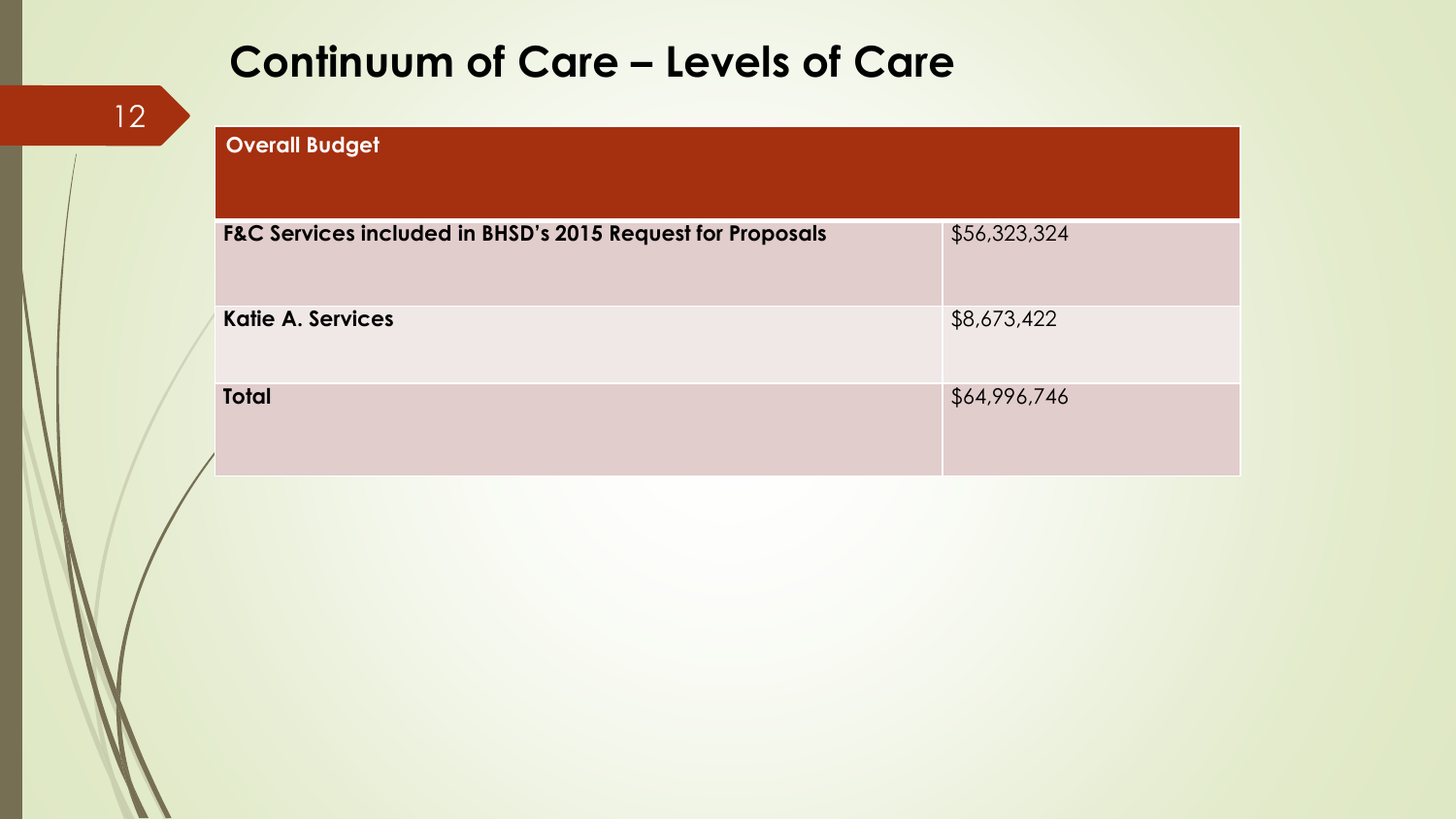- Demand exceeds capacity for Spanish-speaking behavioral health services
- Continued preparation related to training, consultation and supervision for the treatment of Co-Occurring Conditions
- Need additional support for Crisis Stabilization Unit to address the immediate psychiatric needs of children and adolescents experiencing a mental health crisis
- Need for increased children's mobile crisis capacity to meet community demand